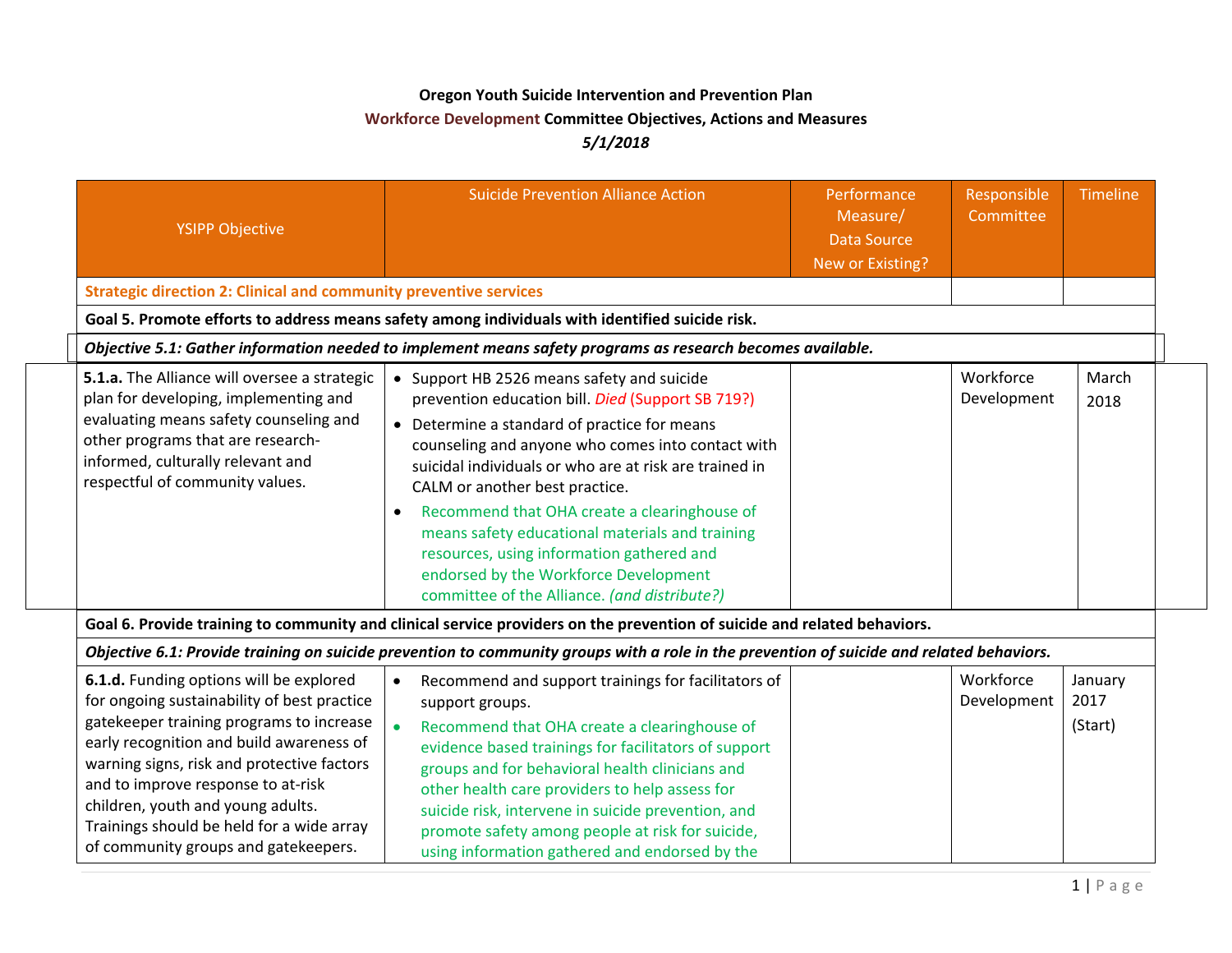| <b>YSIPP Objective</b>                                                                                                                                                                                                                                                                                        | <b>Suicide Prevention Alliance Action</b>                                                                                                                                                                                                                         | Performance<br>Measure/<br><b>Data Source</b><br>New or Existing? | Responsible<br>Committee | Timeline         |  |  |  |  |
|---------------------------------------------------------------------------------------------------------------------------------------------------------------------------------------------------------------------------------------------------------------------------------------------------------------|-------------------------------------------------------------------------------------------------------------------------------------------------------------------------------------------------------------------------------------------------------------------|-------------------------------------------------------------------|--------------------------|------------------|--|--|--|--|
| <b>Strategic direction 2: Clinical and community preventive services</b>                                                                                                                                                                                                                                      |                                                                                                                                                                                                                                                                   |                                                                   |                          |                  |  |  |  |  |
|                                                                                                                                                                                                                                                                                                               | Workforce Development committee of the Alliance.<br>Further recommend that OHA invest in certain<br>evidence based trainings with exemplary outcomes<br>identified by the Workforce Development<br>committee of the Alliance.                                     |                                                                   |                          |                  |  |  |  |  |
| Objective 6.2: Provide training to mental health and substance abuse providers on the recognition, assessment and management of at-risk behavior,<br>and the delivery of effective clinical care for people with suicide risk.                                                                                |                                                                                                                                                                                                                                                                   |                                                                   |                          |                  |  |  |  |  |
| 6.2.b. OHA will develop a plan to meet<br>the training needs for behavioral and<br>health care providers, including an<br>analysis of Washington State statutes, to<br>identify, intervene, assess, provide<br>means safety counseling, treat and<br>manage patients with suicidal thoughts<br>and behaviors. | Recommend standardized means safety counseling<br>$\bullet$<br>behavioral and other health care providers - CALM<br>or other best practice.                                                                                                                       |                                                                   | Workforce<br>Development | January<br>2017  |  |  |  |  |
| 6.2.c. OHA will assess the needs of<br>publicly funded health systems, clinics<br>and hospitals to require training for<br>health care workers to identify suicide<br>risk, conduct means safety counseling,<br>refer to care, treat and follow up with<br>patients at risk of suicide.                       | Support SB 0048 (CEUs for suicide risk assessment<br>$\bullet$<br>and intervention and offer revisions.<br>Develop training list to help behavioral and other<br>$\bullet$<br>health workforce to complete CEU requirements<br>and recommend requirements to OHA. |                                                                   | Workforce<br>Development | December<br>2019 |  |  |  |  |